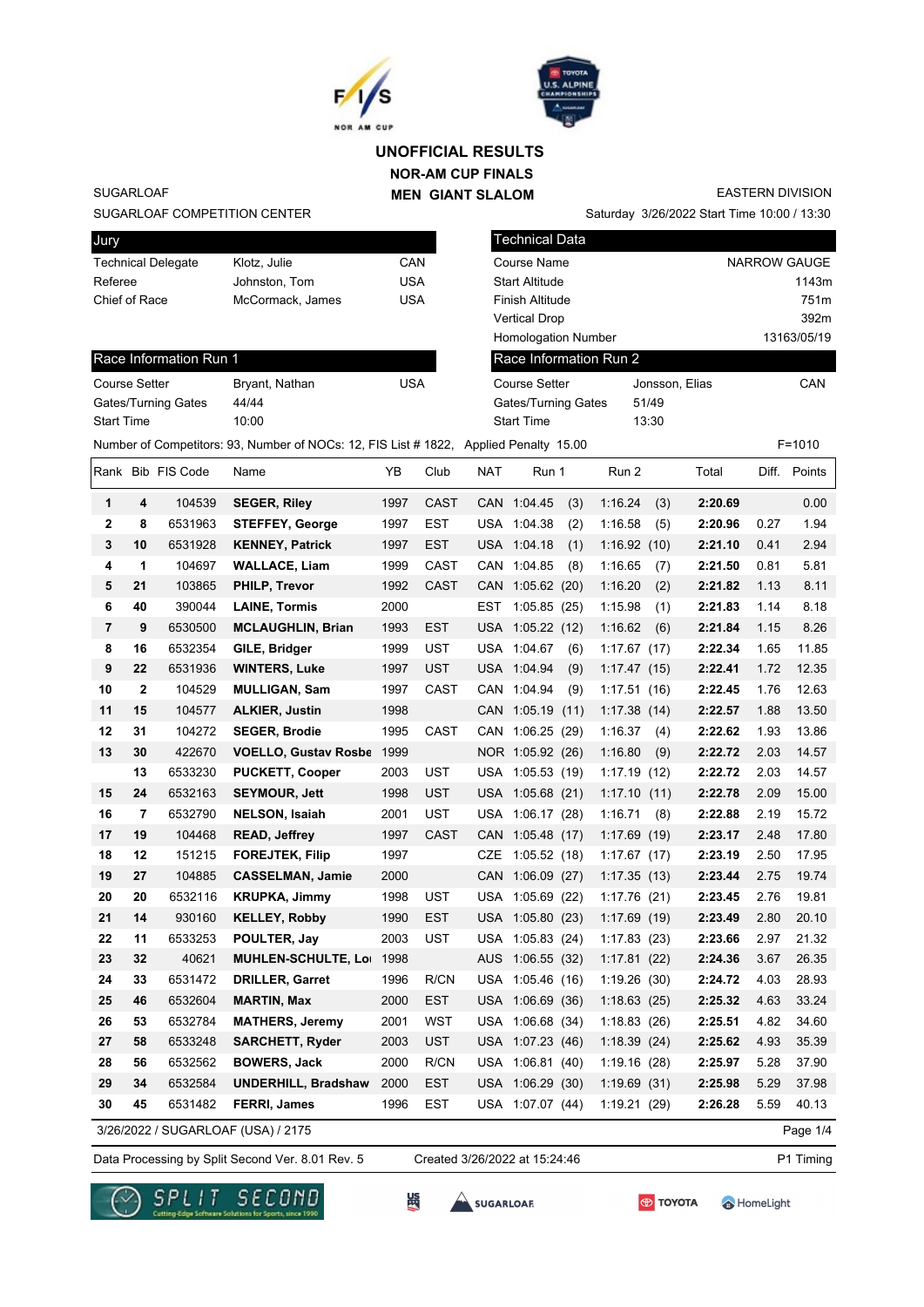# **NOR-AM CUP FINALS MEN GIANT SLALOM UNOFFICIAL RESULTS**

EASTERN DIVISION

|    | SUGARLOAF COMPETITION CENTER<br>Saturday 3/26/2022 Start Time 10:00 / 13:30 |                    |                                                    |              |                    |            |                                      |  |             |  |         |      |              |
|----|-----------------------------------------------------------------------------|--------------------|----------------------------------------------------|--------------|--------------------|------------|--------------------------------------|--|-------------|--|---------|------|--------------|
|    |                                                                             | Rank Bib FIS Code  | Name                                               | YB           | Club               | NAT        | Run 1                                |  | Run 2       |  | Total   |      | Diff. Points |
| 31 | 62                                                                          | 6533011            | GILLIS, Daniel                                     | 2002         |                    |            | USA 1:07.29 (48)                     |  | 1:19.03(27) |  | 2:26.32 | 5.63 | 40.42        |
| 32 | 29                                                                          | 6533298            | <b>BROWN, Benny</b>                                | 2003         | WST                |            | USA 1:06.68 (34)                     |  | 1:19.74(32) |  | 2:26.42 | 5.73 | 41.14        |
| 33 | 38                                                                          | 6533046            | <b>PARAZETTE, Oliver</b>                           | 2002         | <b>WST</b>         |            | USA 1:07.08 (45)                     |  | 1:19.77(34) |  | 2:26.85 | 6.16 | 44.22        |
| 34 | 85                                                                          | 6100387            | KERTESZ-KNIGHT, Jes: 2003                          |              |                    |            | CAN 1:08.11 (56)                     |  | 1:19.74(32) |  | 2:27.85 | 7.16 | 51.40        |
| 35 | 74                                                                          | 6100231            | <b>JORDAN, Tait</b>                                | 2002         |                    |            | CAN 1:07.69 (53)                     |  | 1:21.81(35) |  | 2:29.50 | 8.81 | 63.25        |
|    |                                                                             |                    |                                                    |              |                    |            |                                      |  |             |  |         |      |              |
|    |                                                                             |                    | DID NOT QUALIFY FOR THE SECOND RUN: 21 competitors |              |                    |            |                                      |  |             |  |         |      |              |
|    | 93                                                                          | 6100052            | <b>VAN SOEST, Gerrit</b>                           | 2001         |                    |            | CAN 1:09.17 (67)                     |  |             |  |         |      |              |
|    | 91                                                                          | 6100238            | <b>LATULIPPE, Louis</b>                            | 2002         |                    |            | CAN 1:10.18 (76)                     |  |             |  |         |      |              |
|    | 90                                                                          | 6100262            | TIMM, Dylan                                        | 2002         |                    |            | CAN 1:10.62 (78)                     |  |             |  |         |      |              |
|    | 89                                                                          | 6533260            | PALMQUIST, Camden                                  | 2003         | UST                |            | USA 1:08.98 (64)                     |  |             |  |         |      |              |
|    | 88                                                                          | 6533388            | <b>HERHUSKY, Ryan</b>                              | 2003         | EST                |            | USA 1:10.18 (76)                     |  |             |  |         |      |              |
|    | 87                                                                          | 6100015            | DUNN, Logan                                        | 2001         |                    |            | CAN 1:11.14 (80)                     |  |             |  |         |      |              |
|    | 86                                                                          | 221590             | <b>SHACKLETON, Dominic 2004</b>                    |              |                    |            | GBR 1:10.90 (79)                     |  |             |  |         |      |              |
|    | 83                                                                          | 221320             | VINTER, Zak                                        | 1998         |                    |            | GBR 1:09.98 (73)                     |  |             |  |         |      |              |
|    | 82                                                                          | 6531520            | <b>MORSE, Sam</b>                                  | 1996         | <b>UST</b>         |            | USA 1:09.98 (73)                     |  |             |  |         |      |              |
|    | 81                                                                          | 6100377            | <b>BARABE, Alexis</b>                              | 2003         |                    |            | CAN 1:09.04 (65)                     |  |             |  |         |      |              |
|    | 80                                                                          | 6533243            | SIMON, Jordan                                      | 2003         |                    |            | USA 1:10.02 (75)                     |  |             |  |         |      |              |
|    | 78                                                                          | 104868             | ALARIE, Charles-Antoir 2000                        |              |                    |            | CAN 1:08.84 (62)                     |  |             |  |         |      |              |
|    | 77                                                                          | 6533721            | <b>SALANI, Hunter</b>                              | 2005         | R/CN               |            | USA 1:12.04 (81)                     |  |             |  |         |      |              |
|    | 76                                                                          | 6100013            | <b>CARRUTHERS, Caeden</b> 2001                     |              |                    |            | CAN 1:09.49 (71)                     |  |             |  |         |      |              |
|    | 69                                                                          | 6532639<br>6532829 | <b>PUCKETT, Cole</b>                               | 2000         | R/CN<br><b>EST</b> |            | USA 1:09.97 (72)                     |  |             |  |         |      |              |
|    | 68<br>67                                                                    | 6533316            | <b>COUGHLIN, Patrick</b><br><b>BIGATEL, Justin</b> | 2001<br>2003 | <b>UST</b>         |            | USA 1:09.10 (66)<br>USA 1:08.89 (63) |  |             |  |         |      |              |
|    | 66                                                                          | 6532764            | <b>O BRIEN, Preston</b>                            | 2001         |                    |            | USA 1:09.23 (69)                     |  |             |  |         |      |              |
|    | 64                                                                          | 6532800            | <b>FLANAGAN, Gray</b>                              | 2001         | EST                |            | USA 1:08.82 (61)                     |  |             |  |         |      |              |
|    | 59                                                                          | 6532856            | <b>IACOBELLI, Cooper</b>                           | 2001         | WST                |            | USA 1:09.32 (70)                     |  |             |  |         |      |              |
|    | 49                                                                          | 502236             | FRISK, David                                       | 1997         |                    |            | SWE 1:09.20 (68)                     |  |             |  |         |      |              |
|    |                                                                             |                    |                                                    |              |                    |            |                                      |  |             |  |         |      |              |
|    |                                                                             |                    | <b>NOT PERMITTED TO START 1st RUN</b>              |              |                    |            |                                      |  |             |  |         |      |              |
|    |                                                                             |                    |                                                    |              |                    |            |                                      |  |             |  |         |      |              |
|    |                                                                             |                    | DID NOT START 1st RUN: 2 competitors               |              |                    |            |                                      |  |             |  |         |      |              |
|    | 71                                                                          | 430762             | JASICZEK, Jedrzej                                  | 1997         |                    | POL        |                                      |  |             |  |         |      |              |
|    | 28                                                                          | 422713             | <b>FAUSA, Louis Gustav</b>                         | 2000         |                    | <b>NOR</b> |                                      |  |             |  |         |      |              |
|    |                                                                             |                    |                                                    |              |                    |            |                                      |  |             |  |         |      |              |
|    |                                                                             |                    | DID NOT FINISH 1st RUN: 10 competitors             |              |                    |            |                                      |  |             |  |         |      |              |
|    | 92                                                                          | 6100219            | <b>LEBEAU, Patrick</b>                             | 2002         |                    | CAN        |                                      |  |             |  |         |      |              |
|    | 84                                                                          | 6533350            | JONES, Lawton                                      | 2003         | <b>EST</b>         | <b>USA</b> |                                      |  |             |  |         |      |              |
|    | 79                                                                          | 6533323            | <b>SEGRE, Sebastian</b>                            | 2003         | <b>EST</b>         | <b>USA</b> |                                      |  |             |  |         |      |              |
|    | 75                                                                          | 6533028            | <b>KEARING, Luke</b>                               | 2002         | <b>EST</b>         | <b>USA</b> |                                      |  |             |  |         |      |              |
|    | 73                                                                          | 6533062            | <b>PENNINGTON, Trent</b>                           | 2002         | <b>UST</b>         | <b>USA</b> |                                      |  |             |  |         |      |              |
|    | 60                                                                          | 6532418            | RYAN, Bobby                                        | 1999         | R/CN               | <b>USA</b> |                                      |  |             |  |         |      |              |
|    | 50                                                                          | 6532694            | <b>BERVY, Max</b>                                  | 2000         | R/CN               | <b>USA</b> |                                      |  |             |  |         |      |              |
|    | 47                                                                          | 6532924            | <b>BAILEY, Axel</b>                                | 2001         | <b>EST</b>         | <b>USA</b> |                                      |  |             |  |         |      |              |
|    | 42                                                                          | 30388              | <b>BIRKNER DE MIGUEL, 1 1997</b>                   |              |                    | ARG        |                                      |  |             |  |         |      |              |
|    |                                                                             |                    |                                                    |              |                    |            |                                      |  |             |  |         |      |              |

3/26/2022 / SUGARLOAF (USA) / 2175

SUGARLOAF

Data Processing by Split Second Ver. 8.01 Rev. 5 Created 3/26/2022 at 15:24:46 P1 Timing

Created 3/26/2022 at 15:24:46





```
SUGARLOAR
```
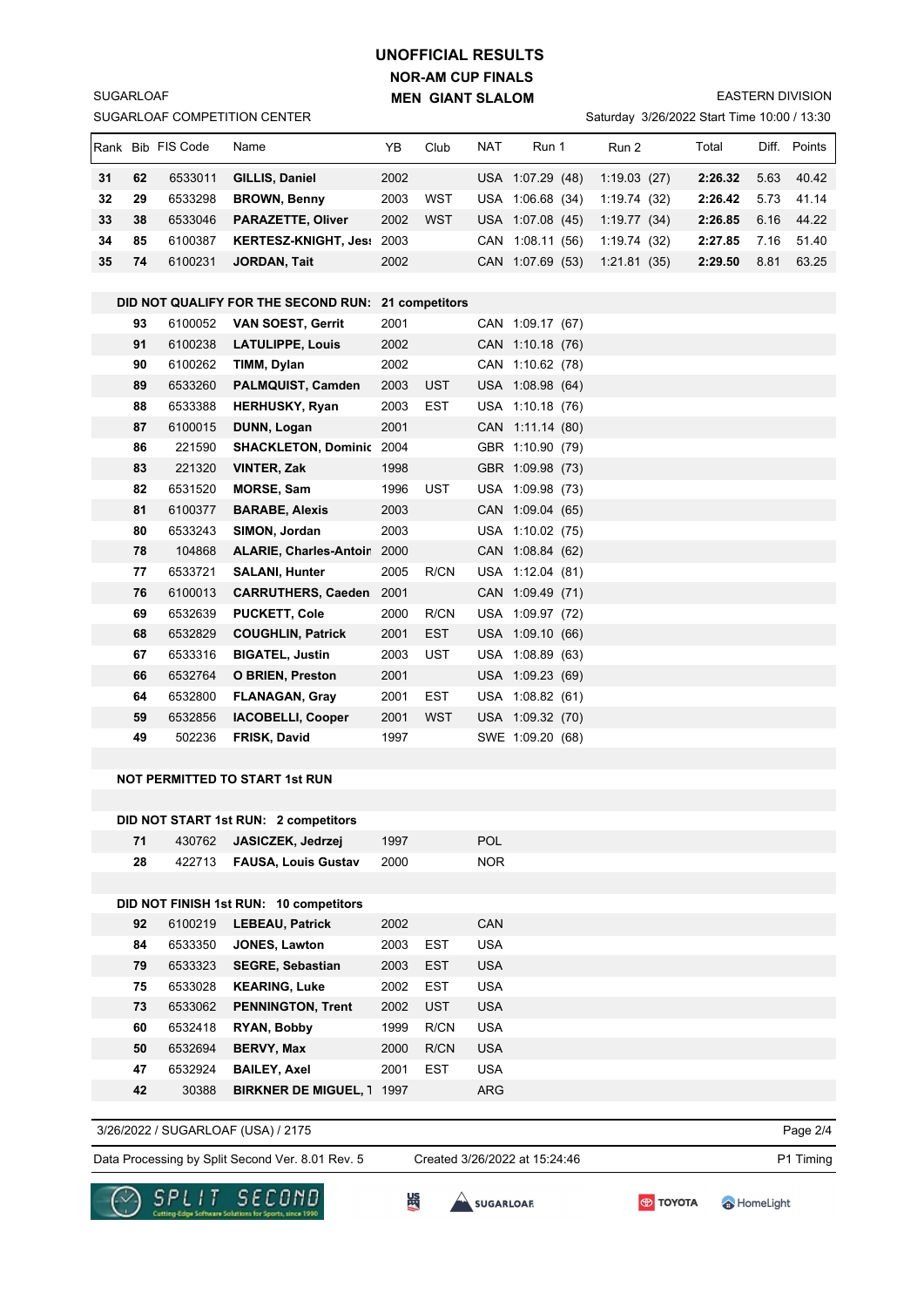## **NOR-AM CUP FINALS UNOFFICIAL RESULTS**

**MEN GIANT SLALOM**

EASTERN DIVISION

| SUGARLOAF COMPETITION CENTER<br>Saturday 3/26/2022 Start Time 10:00 / 13:30 |    |                             |                                                                 |      |            |            |                  |            |       |  |              |
|-----------------------------------------------------------------------------|----|-----------------------------|-----------------------------------------------------------------|------|------------|------------|------------------|------------|-------|--|--------------|
|                                                                             |    | Rank Bib FIS Code           | Name                                                            | YB   | Club       | NAT        | Run 1            | Run 2      | Total |  | Diff. Points |
|                                                                             | 37 | 6532820                     | <b>MORGAN, Oliver</b>                                           | 2001 | EST        | <b>USA</b> |                  |            |       |  |              |
|                                                                             |    |                             |                                                                 |      |            |            |                  |            |       |  |              |
|                                                                             |    | <b>DISQUALIFIED 1st RUN</b> |                                                                 |      |            |            |                  |            |       |  |              |
|                                                                             |    |                             |                                                                 |      |            |            |                  |            |       |  |              |
|                                                                             |    |                             | <b>NOT PERMITTED TO START 2nd RUN</b>                           |      |            |            |                  |            |       |  |              |
|                                                                             |    |                             |                                                                 |      |            |            |                  |            |       |  |              |
|                                                                             | 70 | 6532322                     | DID NOT START 2nd RUN: 3 competitors<br><b>MORGAN, Chauncey</b> | 1999 | EST        |            | USA 1:08.27 (59) |            |       |  |              |
|                                                                             | 43 | 6532394                     | <b>BRAYTON, Hunter</b>                                          | 1999 | <b>EST</b> |            | USA 1:07.53 (52) |            |       |  |              |
|                                                                             | 35 | 430633                      | <b>JASICZEK, Michal</b>                                         | 1994 |            |            | POL 1:08.40 (60) |            |       |  |              |
|                                                                             |    |                             |                                                                 |      |            |            |                  |            |       |  |              |
|                                                                             |    |                             | DID NOT FINISH 2nd RUN: 22 competitors                          |      |            |            |                  |            |       |  |              |
|                                                                             | 72 | 6100400                     | SOLA, Heming                                                    | 2003 |            |            | CAN 1:08.03 (55) | <b>DNF</b> |       |  |              |
|                                                                             | 65 | 6533007                     | <b>DIGANGI, Harrison</b>                                        | 2002 | <b>EST</b> |            | USA 1:07.06 (43) | <b>DNF</b> |       |  |              |
|                                                                             | 63 | 6100274                     | <b>WOOD, Mackenzie</b>                                          | 2002 |            |            | CAN 1:08.14 (57) | <b>DNF</b> |       |  |              |
|                                                                             | 61 | 6100065                     | <b>ROMANIN, Nathan</b>                                          | 2001 |            |            | CAN 1:07.44 (51) | <b>DNF</b> |       |  |              |
|                                                                             | 57 | 422727                      | <b>KVENO, Eirik Ranheim</b>                                     | 2000 |            |            | NOR 1:07.33 (49) | <b>DNF</b> |       |  |              |
|                                                                             | 55 | 6532661                     | <b>SEYMOUR, Trey</b>                                            | 2000 | R/CN       |            | USA 1:07.28 (47) | <b>DNF</b> |       |  |              |
|                                                                             | 54 | 6532786                     | RIEMENSCHNEIDER, No. 2001                                       |      | R/CN       |            | USA 1:08.21 (58) | <b>DNF</b> |       |  |              |
|                                                                             | 52 | 6532089                     | <b>LANE, Tristan</b>                                            | 1998 | R/CN       |            | USA 1:06.78 (37) | <b>DNF</b> |       |  |              |
|                                                                             | 51 | 6532882                     | <b>PERKINS, Tanner</b>                                          | 2001 | R/CN       |            | USA 1:07.39 (50) | <b>DNF</b> |       |  |              |
|                                                                             | 48 | 40676                       | <b>HEAYDON, Henry</b>                                           | 2001 |            |            | AUS 1:06.81 (40) | <b>DNF</b> |       |  |              |
|                                                                             | 44 | 40712                       | <b>HOFFMAN, Thomas</b>                                          | 2002 |            |            | AUS 1:06.64 (33) | <b>DNF</b> |       |  |              |
|                                                                             | 41 | 104895                      | YATES, Dawson                                                   | 2000 |            |            | CAN 1:06.79 (38) | <b>DNF</b> |       |  |              |
|                                                                             | 39 | 80077                       | <b>MACEDO, Michel</b>                                           | 1998 |            |            | BRA 1:07.74 (54) | <b>DNF</b> |       |  |              |
|                                                                             | 36 | 422716                      | <b>NORMANNSETH, Wilhel</b>                                      | 2000 |            |            | NOR 1:05.28 (15) | <b>DNF</b> |       |  |              |
|                                                                             | 26 | 6100061                     | <b>MAZELLIER, Etienne</b>                                       | 2001 |            |            | CAN 1:05.25 (13) | <b>DNF</b> |       |  |              |
|                                                                             | 25 | 6532347                     | <b>DILLING, Jacob</b>                                           | 1999 | R/CN       |            | USA 1:06.44 (31) | <b>DNF</b> |       |  |              |
|                                                                             | 23 | 104488                      | <b>FOURNIER, Simon</b>                                          | 1997 |            |            | CAN 1:06.91 (42) | <b>DNF</b> |       |  |              |
|                                                                             | 18 | 6532084                     | <b>RADAMUS, River</b>                                           | 1998 | <b>UST</b> |            | USA 1:04.57 (4)  | <b>DNF</b> |       |  |              |
|                                                                             | 17 | 6532592                     | <b>RITCHIE, Benjamin</b>                                        | 2000 | <b>UST</b> |            | USA 1:06.80 (39) | <b>DNF</b> |       |  |              |
|                                                                             | 6  | 54383                       | <b>KOGLER, Tobias</b>                                           | 1996 |            |            | AUT 1:04.63 (5)  | <b>DNF</b> |       |  |              |
|                                                                             | 5  | 104710                      | JORDAN, Asher                                                   | 1999 | CAST       |            | CAN 1:05.26 (14) | <b>DNF</b> |       |  |              |
|                                                                             | 3  | 6532338                     | <b>CORNELIUS, Cooper</b>                                        | 1999 | R/CN       |            | USA 1:04.81 (7)  | <b>DNF</b> |       |  |              |

**DISQUALIFIED 2nd RUN**

SUGARLOAF

| 3/26/2022 / SUGARLOAF (USA) / 2175                                                        |                               |                  | Page 3/4  |
|-------------------------------------------------------------------------------------------|-------------------------------|------------------|-----------|
| Data Processing by Split Second Ver. 8.01 Rev. 5                                          | Created 3/26/2022 at 15:24:46 |                  | P1 Timing |
| $\curvearrowright$ SPLIT SECOND<br>Cutting-Edge Software Solutions for Sports, since 1990 | 贤<br>SUGARLOAF                | <b>ED TOYOTA</b> | HomeLight |